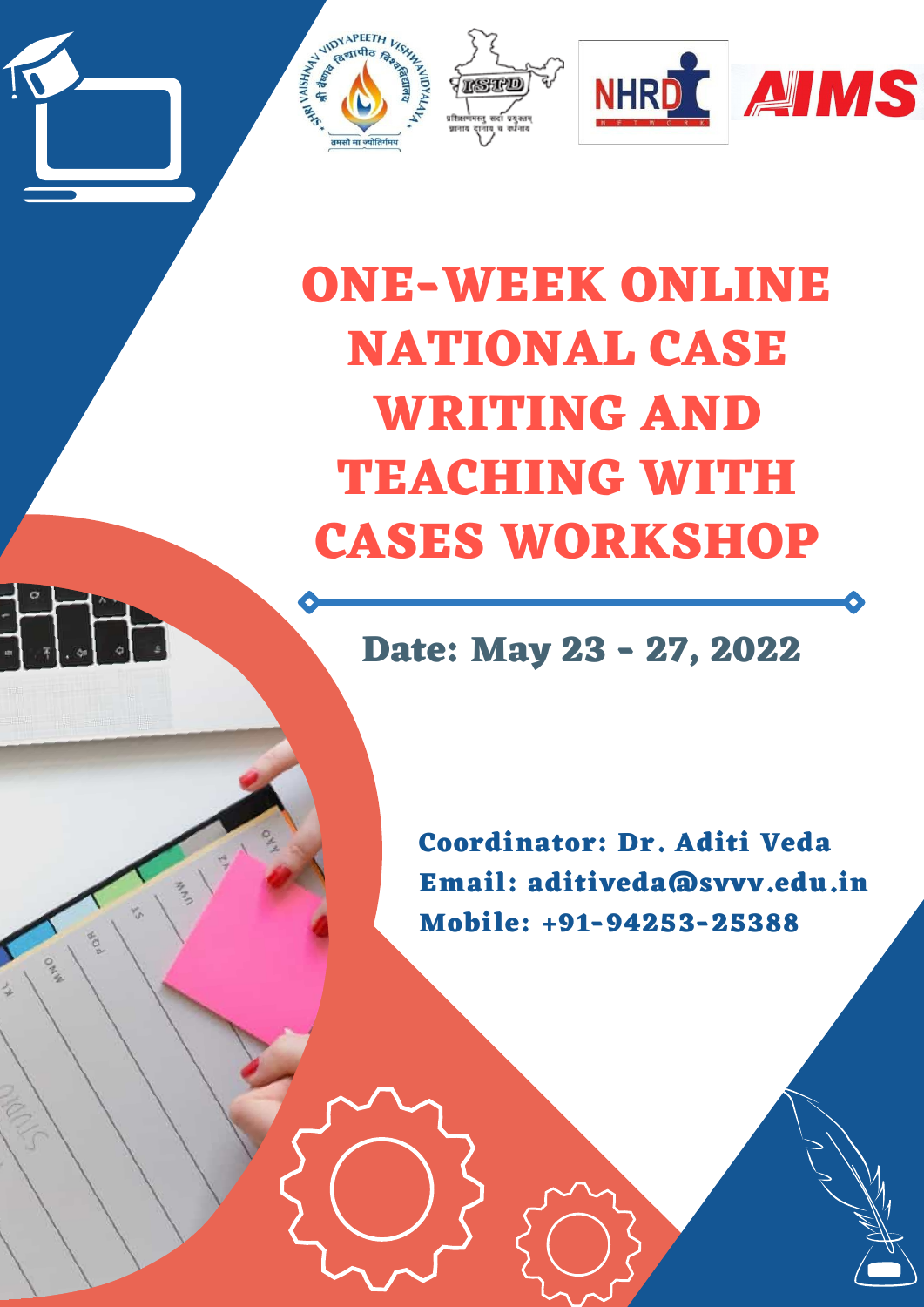

**Brief Introduction to the Workshop**

### **02:00 PM - 05:00 PM**

## **Online interaction of groups with representatives of various organizations**

**DAY TWO: 24th MAY, 2022 11:30 AM -12:30 PM Review of Information collected on Day 1 02:00 PM - 04:00 PM Drafting of Case - 1**

> **DAY THREE: 25th MAY, 2022 11:30 AM - 12:30 PM**

**Drafting of Case - 2 02:00 PM - 04:00 PM Case Clinic**

**DAY FOURTH: 26th MAY, 2022 11:30 AM - 01:00 PM Presentation of Cases and Feedback - 1 02:30 PM - 04:00 PM Presentation of Cases and Feedback - 2**

> **DAY FIVE: 27th MAY, 2022 11:30 AM - 01:00 PM Teaching with Cases - 1 02:30 AM - 04:00 PM Teaching with Cases - 2 Concluding Remarks**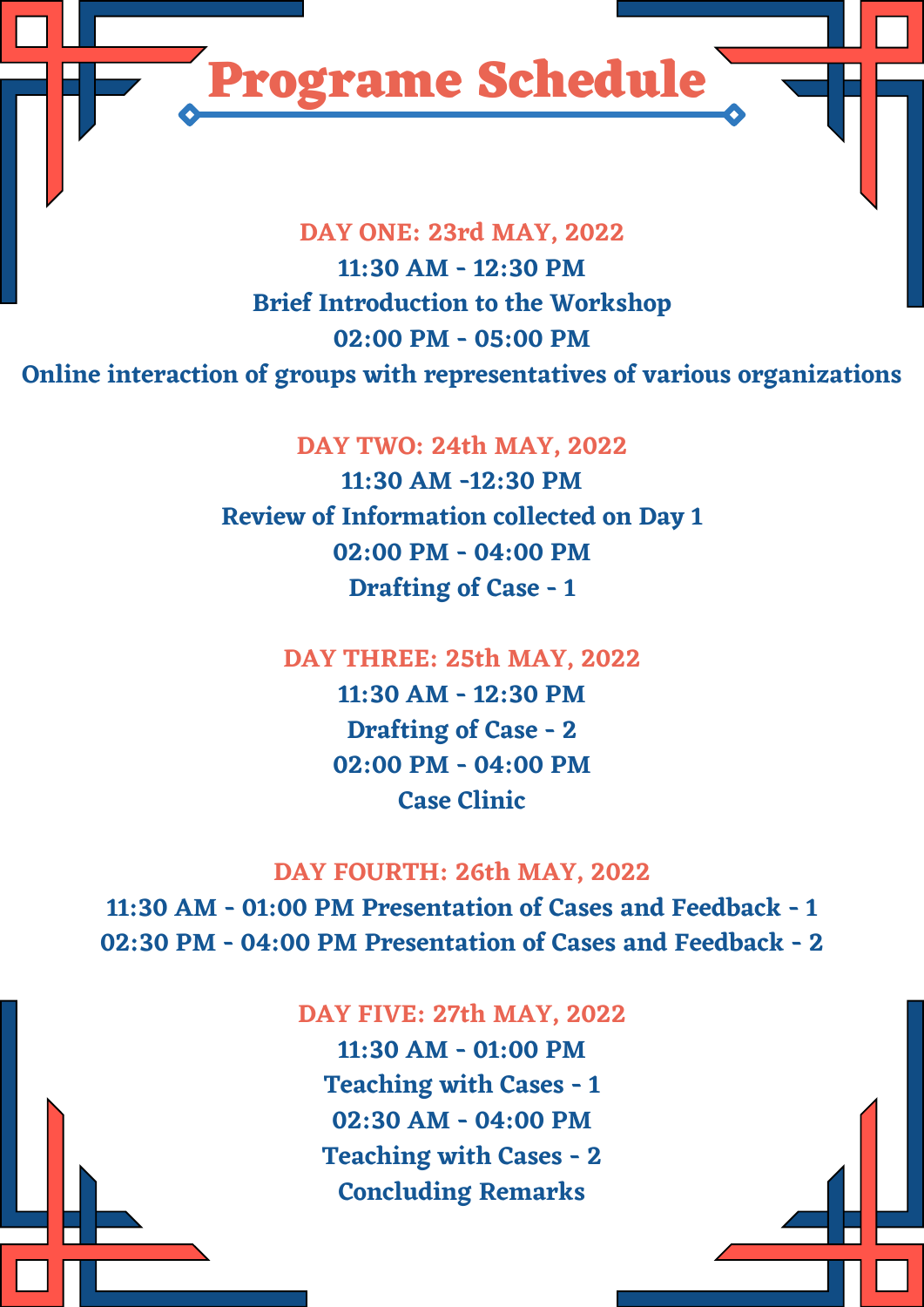## **Introduction**

**Management education cannot be complete without citing appropriate examples. Case method, hence, has gained significant importance as an alternative pedagogical tool to the traditional lecture method of imparting knowledge to learners. It involves active participation of learners, which is more stimulating than the role of passive listening played by them in the formal lecture session.**

#### **CASE METHOD**

**Cases are real life situations where learners are exposed to a thoughtprovoking business decision-making environment. Case is an effective simulation for management students to develop knowledge, sharpen logical and analytical skills and improve the ability to communicate. It helps them to translate concepts and theories into action by giving them an opportunity to process information, analyze problems and evaluate decisions. The case method makes learning challenging and interesting, thereby fostering creativity.**

**There is a dearth of qualitatively rich cases, which are developed in Indian**

**environment. The challenges and intricacies involved in Indian management are yet to be fully demonstrated. This workshop is an attempt to facilitate the**

**faculty members working in various B-schools to write management cases based on Indian situations. Most of the cases developed during the workshops held earlier have been registered with The Case Centre (ECCH- European Case Clearing House), Cranfield University, UK.**



**\* To develop case writing skills of the participants.**

**\* To encourage the use of case method as a pedagogical tool by providing rich inputs for improving the analytical skills of participants.**

**\* In view of the inadequacy of suitable case literature reflecting Indian situations, the workshop aims at developing and publishing case studies for use in teaching and training sessions.**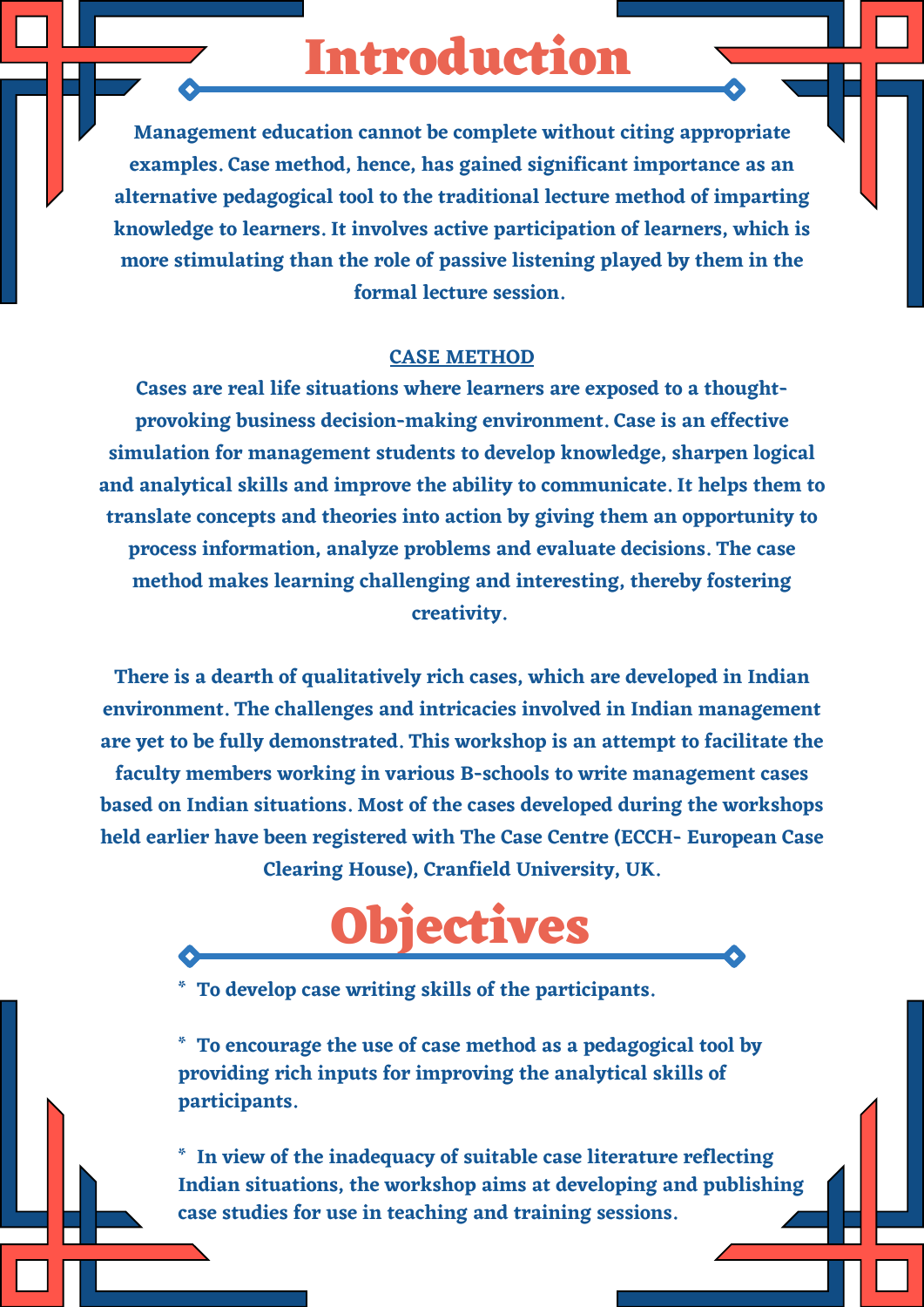## **Profile – Facilitator**



**Dr. Upinder Dhar is Vice Chancellor of Shri Vaishnav Vidyapeeth Vishwavidyalaya (Indore). Earlier, he was Group Additional Vice Chancellor and Pro-Vice Chancellor (Academics), Amity University (Noida); Founder Vice Chancellor of JK Lakshmipat University (Jaipur); Director - Institute of Management, Dean - Faculty of Management, and Dean - Faculty of Doctoral Studies and Research, Nirma University (Ahmedabad); Director - Prestige Institute of Management and Research (Indore); Professor of Management at NITIE (Mumbai); Reader at IMS-DAVV (Indore).**

**Besides having led 70 Case Writing Workshops so far, Dr. Dhar has conducted more than 710 management and faculty development programs for the executives of major business houses and faculty members of academic institutions respectively. He has also been Guest Faculty at IIM Calcutta, IIM Indore, IIM Trichy and IIT Roorkee. Besides undertaking consultancy assignments, he has authored/co-authored/edited more than 725 publications. Forty (40) scholars have been awarded Ph.D. degree under his supervision by various universities.**

**A Fellow of ISTD and a strong proponent of Case Method, Dr. Dhar was conferred Ravi J Matthai National Fellow Award by the Association of Indian Management Schools (AIMS) in 2018. He has been on the Panel of Reviewers of number of international journals, such as International Journal of Training and Development, Human Resources International, Journal of Global Business and Technology, and South Asian Journal of Management. He has also been on the Panel of Experts maintained by the NAAC (Bangalore), NBA (Bangalore); ICSSR (New Delhi); and SAQS (Hyderabad). He was President of Anthropological and Behavioural Sciences Section of the Indian Science Congress Association in 2007-08, Indian Society for Training and Development in 2008-09 and Association of Indian Management Schools in 2014-15.**

**He has also been Member of the Council of Management of AIMA, Member of ATMA, All India Board of Management Studies of AICTE, Rajasthan State Productivity Council, Governing Board of DELNET, and Member of the Executive Board of AMDISA. Dr. Dhar was awarded Commonwealth Fellowship twice. He was invited by the American Society for Engineering Management as resource person for Case Method during its international annual Conference held at Minnesota in 2013.He has been on the high-powered Expert Committees constituted by MHRD, UGC, AICTE and Hon'ble Governor of Uttar Pradesh. Currently, he is a Member of the Standing Committee on Specification** of Degrees u/s 22 of the UGC Act, 1956. He has also been resource person in the Leadership for **Academicians Program (LEAP) sponsored by MHRD and organized by IIT Roorkee in 2018 and BHU Varanasi in 2019.**